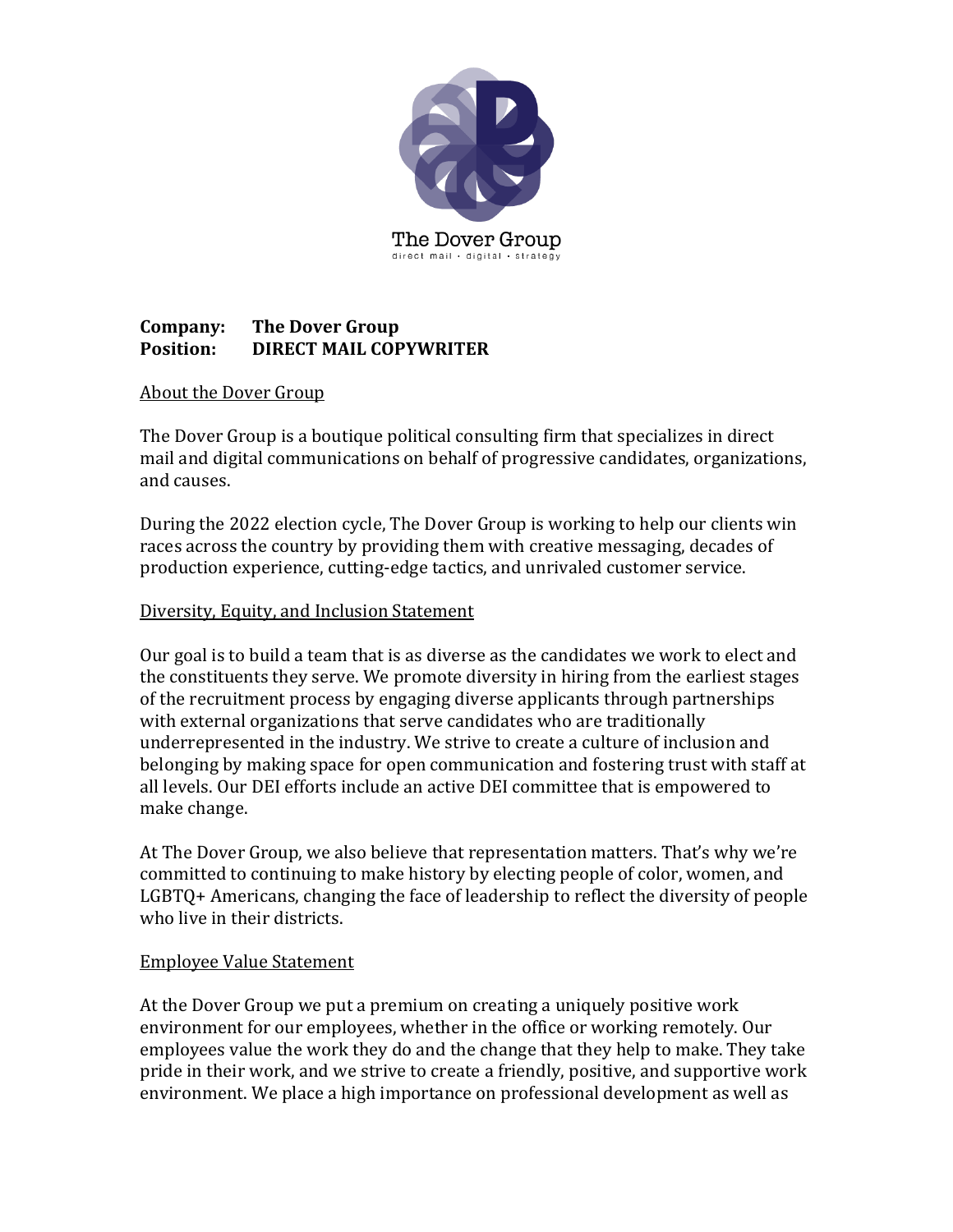

personal autonomy and schedule flexibility so that our employees can take care of themselves, their families, and their lives.

### **Job** Description

We are seeking talented copywriters who can write compelling, persuasive direct mail copy for Democratic political clients. Additional projects could include writing copy for campaign literature, emails, and digital ads.

Writing opportunities include both temporary full-time and freelance positions (through November 2022).

As a part of The Dover Group's creative team, the copywriter will report to the Chief Creative Officer and will work with graphic designers, other copywriters, the production team, and senior staff members to produce work that is consistent with The Dover Group's history of award-winning direct mail.

Our writers should be creative, detail-oriented, and comfortable managing several projects at once. We work in a fast-paced, deadline-driven environment, sometimes with irregular hours.

The Dover Group believes that diverse voices have been historically underrepresented in political consulting and that our work is more creative and has a greater impact when it's informed by a variety of perspectives. We strongly encourage Black, Hispanic, Native American, LGBTQA+, people with disabilities, veterans, and other minority candidates to apply.

### **Primary Responsibilities**

- Produce content for compelling political communications, most frequently direct mail
- Develop unique mail concepts tailored to each client's story, voice, and strategic objectives
- Use polling data and other research to craft copy that is strategic and targeted
- Work collaboratively with other members of the creative team to produce the best possible mail
- Proactively communicate with relevant team members as needed (including people working in other office locations)